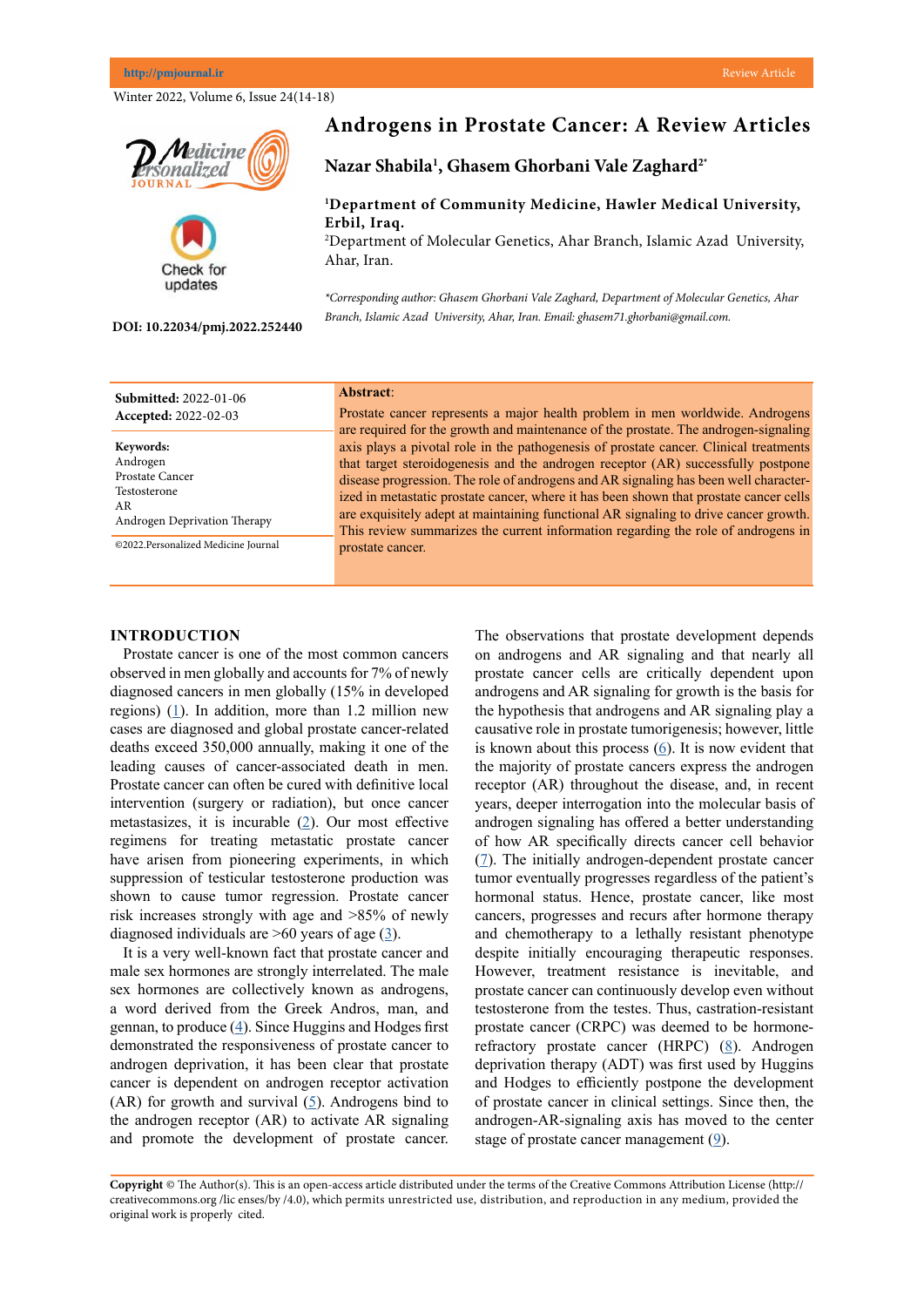The purpose of this article is to review the mechanisms of androgen action and its relation to prostate cancer.

#### *Mechanism of androgen action*

Androgens are responsible for the differentiation and maturation of the male sexual organs as well as the male secondary sexual characteristics  $(10)$  $(10)$ . The biosynthesis of all steroid hormones begins with 27-carbon cholesterol, which undergoes stepwise modification by a small complement of enzymes first to 21- carbon steroids (progestins) and subsequently to 19-carbon androgens  $(11)$  $(11)$  $(11)$ . Testosterone is the most important circulating androgen and its production by the testis is regulated by negative feedback regulated by the luteinizing hormone (LH) and the luteinizing hormone-releasing hormone (LHRH) via the gonadhypothalamus- pituitary axis. Their actions are mediated by the androgen receptor (AR), a liganddependent nuclear transcription factor  $(12)$  $(12)$ . The activity of the AR is controlled at multiple stages due to ligand binding and induced structural changes assisted by the fold some, compartmentalization, recruitment of coregulators, posttranslational modifications, and chromatin remodeling, leading to subsequent transcription of androgen-responsive target genes  $(13)$  $(13)$ . The androgen receptor (AR) can be weakly stimulated by high concentrations of multiple steroids including weak androgens produced by the adrenal gland such as androst-4-ene-3, 17-dione (androstenedione), and dehydroepiandrosterone. Androgen binding to AR leads to nuclear translocation of AR, and a ligandbound AR protein forms a complex with transcriptional coregulators to regulate target gene transcription. AR is expressed in various tissues to achieve specific physiological functions. One target of androgens is skeletal muscle, and supraphysiological doses of androgens increase muscle mass and strength. The AR weighs  $\sim$  110 kDa and is found on the X chromosome. The activated steroid-receptor complex binds to specific DNA segments called hormone-responsive elements, which are located in promoters of hormone-regulated genes. The receptor-DNA complex will associate with transcriptional components and co-activators to promote gene transcription  $(13, 14, 11)$  $(13, 14, 11)$  $(13, 14, 11)$  $(13, 14, 11)$  $(13, 14, 11)$ .

#### *The Androgen Signaling Axis*

Testosterone and DHT mediate their actions by binding to AR, a 110-kDa phosphoprotein and a member of the nuclear receptor transcription factor superfamily  $(16)$  $(16)$  (Fig. 1). The gene for AR is located on the X chromosome (q11- 12) and expresses a 110-kDa protein that is 919 amino acids in length, encoded by eight exons. Common in resemblance to other nuclear hormone receptors, the structure of AR is comprised of four separate functionally distinct domains: an amino-terminal domain (NTD),



**Fig. 1.** Schematic representation of androgen action in prostate cancer.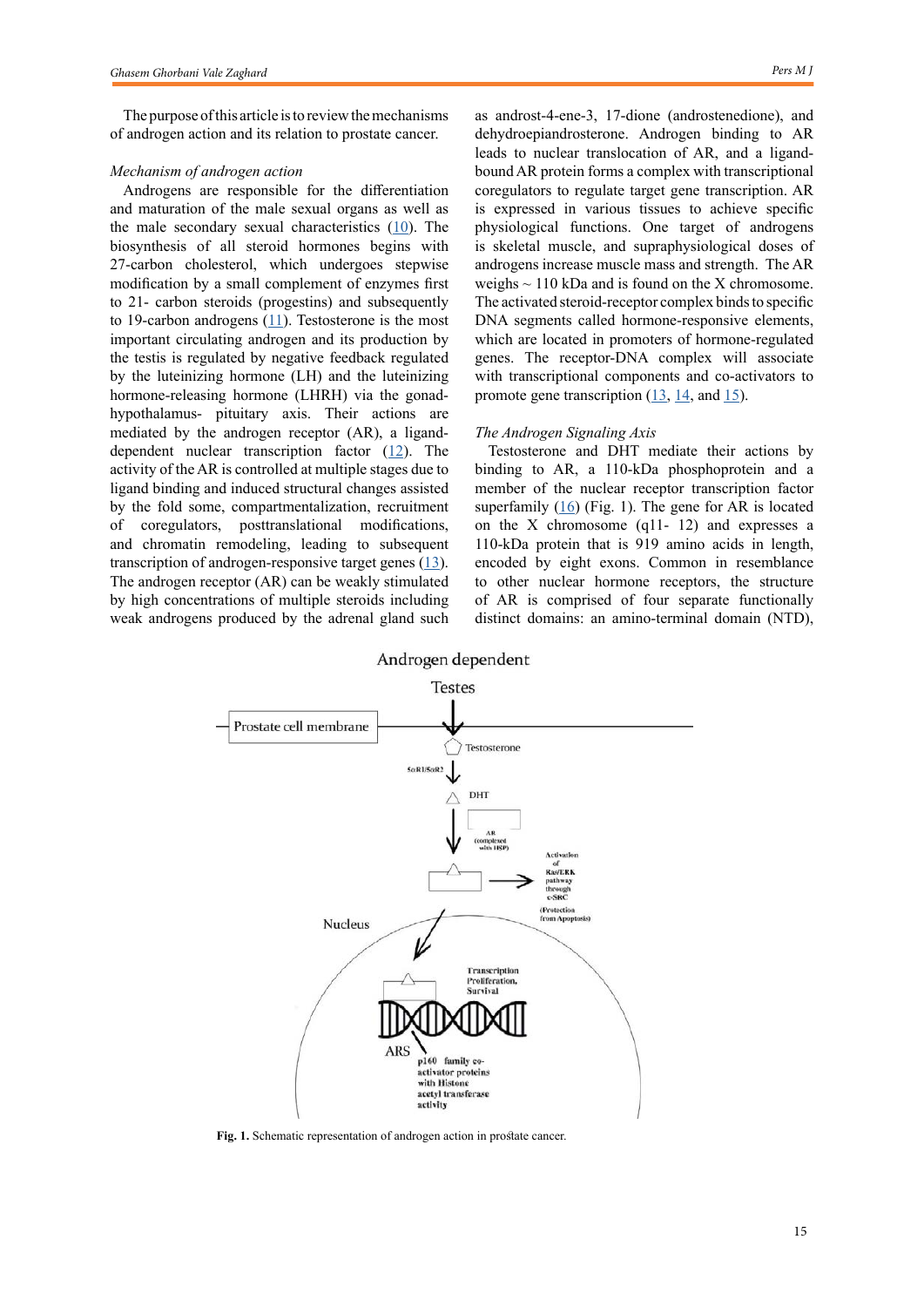a carboxy-terminal ligand-binding domain (LBD), a DNA-binding domain (DBD), and a flexible hinge region, which joins the LBD and the DBD  $(17)$  $(17)$ . DHT is stronger than testosterone because it breaks down more slowly than AR and forms a compound in AR that is more resistant to degradation. In the basal, unliganded state, the AR exists in the cytoplasm in a complex with heat shock proteins (Hsp) and immunophilin chaperones such as Hsp90, 70, 56, and 23 [\(18](Hao L, Dong Y, Zhang JJ, He HG, Chen JG, Zhang SQ, Zhang QJ, Wu W, Han CH, Shi ZD. Melatonin decreases androgen-sensitive prostate cancer growth by suppressing SENP1 expression. Translational Andrology and Urology. 2022 Jan;11(1):91.
)). This complex is critical for the generation of a high-affinity, ligand-binding conformation of the AR. By binding to androgens, changes in the composition of this complex occur and lead to the transfer of AR to the nucleus. AR is dimerized in the nucleus and binds to androgen response elements (AREs) that are targeted in the promoter and enhancer regions of the gene. In order to activate the transcription of target genes, AREbound AR relies on the activity of coactivator proteins, which include the p160 family (SRC-1, GRIP1/ TIF2, RAC3/pCIP/ACTR/AIB1/TRAM1), P/CAF, CBP, Tip60, and p300  $(19)$  $(19)$ . These coactivators have the inherent activity of histone acetyltransferase (HAT), through which they can be directed to histone and other proteins. Also, AR can specifically recruit the ARassociated (ARA) coactivators, ARA70, ARA55, and ARA54. These large multi-protein complexes interact with the basal transcriptional machinery to regulate the level of transcription in target genes ([20\)](http://Rao A, Moka N, Hamstra DA, Ryan CJ. Co-Inhibition of Androgen Receptor and PARP as a Novel Treatment Paradigm in Prostate Cancer—Where Are We Now?. Cancers. 2022 Feb 4;14(3):801.).

A separate ligand-dependent, nongenotropic function of AR also exists. Androgen binding can result in AR mediated activation of the Ras/extracellular signalrelated kinase (ERK) pathway through nongenotropic activation of the c-Src nonreceptor tyrosine kinase. In some types of cells, androgen stimulation induces complex formation between AR and c-Src, as well as the estrogen receptor (ER) β-subunit. Importantly, ARmediated cSrc activation can lead to increased cellular proliferation and protection from apoptosis ([21,](http://Anjaly K, Tiku AB. Caffeic acid phenethyl ester induces radiosensitization via inhibition of DNA damage repair in androgen‐independent prostate cancer cells. Environmental Toxicology. 2022 Jan 10.
) [22\)](Scher HI, Fizazi K, Saad F, Taplin ME, Sternberg CN, Miller K, De Wit R, Mulders P, Chi KN, Shore ND, Armstrong AJ. Increased survival with enzalutamide in prostate cancer after chemotherapy. New England Journal of Medicine. 2012 Sep 27;367(13):1187-97.
).

#### *Role of androgens in prostate cancer*

Because androgens are required for the growth and survival of malignant prostate cells, androgen ablation therapy either in the form of medical or surgical castration is initially effective in inhibiting the growth of these cancer cells in most patients as indicated by reduced expression of its target gene, prostate-specific antigen (PSA), and concomitant tumor regression  $(23)$  $(23)$ . However, this prostate cancer relapse with a more aggressive and metastatic phenotype that is resistant to hormonal therapy and ultimately causes the death of the patient  $(24)$  $(24)$ .

The direct correlation between serum androgens, especially testosterone, and the risk of prostate cancer stems from the landmark studies by Huggins and Hodges, who reported regression of metastatic prostate cancer after reduction of serum testosterone levels and progression of metastatic disease and symptoms in a patient who was treated with exogenous testosterone [\(25](Sharifi N, Auchus RJ. Steroid biosynthesis and prostate cancer. Steroids. 2012 Jun 1;77(7):719-26.)). Testosterone from the testes is the major androgen used by prostate cancer cells before ADT and is synthesized in Leydig cells in the testis. There are at least two theories to explain the relationship between prostate cancer and serum testosterone levels: the "suppression theory", which proposes that prostate cancer cells secrete an androgen inhibitor, and the "saturation theory", which suggests that serum levels of androgens above a sufficiently low baseline are sufficient to stimulate the growth of prostate cancer. ADT deprives the body of testosterone from the testis and reduces the circulating testosterone to less than 50 ng/dL  $(-1.7 \text{ nM})$   $(25, 26, \text{ and } 27)$  $(25, 26, \text{ and } 27)$  $(25, 26, \text{ and } 27)$  $(25, 26, \text{ and } 27)$  $(25, 26, \text{ and } 27)$  $(25, 26, \text{ and } 27)$ .

Luminal epithelial AR plays a suppressive role during adult prostate homeostasis, but it plays a very different role in cancerous prostate tissue, which is composed primarily of luminal epithelial cells. AR gene amplification has been observed in approximately 30% of castration-resistant patients with recurrent prostate cancer [\(28](uarez-Almazor ME, Pundole X, Cabanillas G, Lei X, Zhao H, Elting LS, Lopez-Olivo MA, Giordano SH. Association of Bone Mineral Density Testing With Risk of Major Osteoporotic Fractures Among Older Men Receiving Androgen Deprivation Therapy to Treat Localized or Regional Prostate Cancer. JAMA network open. 2022 Apr 1;5(4):e225432-.
)). However, AR gene amplification does not always lead to an increase in AR protein levels. Higher levels of AR protein can result from gene amplification and also from increased transcription rates, or stabilization of the mRNA or protein. Increased AR expression sensitizes prostate cancer cells to low levels of androgen and promotes progression from hormone-dependent to CRPC. AR mutations have been identified in its ligand-binding domain, as well as the amino terminus and DNA-binding domain. These mutations are usually related to AR gain-of-function and are linked to CRPC  $(29)$  $(29)$ .

Despite the central role of androgens in established prostate cancer, whether androgens are responsible for the initiation of prostate cancer has been more controversial. The fact that aging, one of the strongest risk factors for prostate cancer is associated with a gradual decline in testosterone levels does not preclude a pathogenic role for androgens, given the long preclinical phase of prostate cancer [\(30](Grossmann M, Zajac JD. Management of side effects of androgen deprivation therapy. Endocrinology and Metabolism Clinics. 2011 Sep 1;40(3):655-71.
), [31](Ryan CJ, Smith MR, De Bono JS, Molina A, Logothetis CJ, De Souza P, Fizazi K, Mainwaring P, Piulats JM, Ng S, Carles J. Abiraterone in metastatic prostate cancer without previous chemotherapy. New England Journal of Medicine. 2013 Jan 10;368(2):138-48.
)).

### *Androgen deprivation therapy (ADT)*

Androgen deprivation therapy (ADT) remains the most effective therapy for metastatic prostate cancer. ADT reduces the levels of androgen hormones, with drugs or surgery, to prevent the prostate cancer cells from growing  $(32)$  $(32)$ . The pharmaceutical approaches include antiandrogens and chemical castration. However, androgen depletion is usually associated with the recurrence of prostate cancer. The therapeutic efficacy of ADT is due to upregulation in the expression of proapoptotic genes that are normally repressed by androgen receptor activation ([33\)](Spitzer M, Huang G, Basaria S, Travison TG, Bhasin S. Risks and benefits of testosterone therapy in older men. Nature reviews Endocrinology. 2013 Jul;9(7):414-24.
). Medical ADT with long-acting gonadotrophin-releasing hormone (GnRH) agonists is currently the most commonly used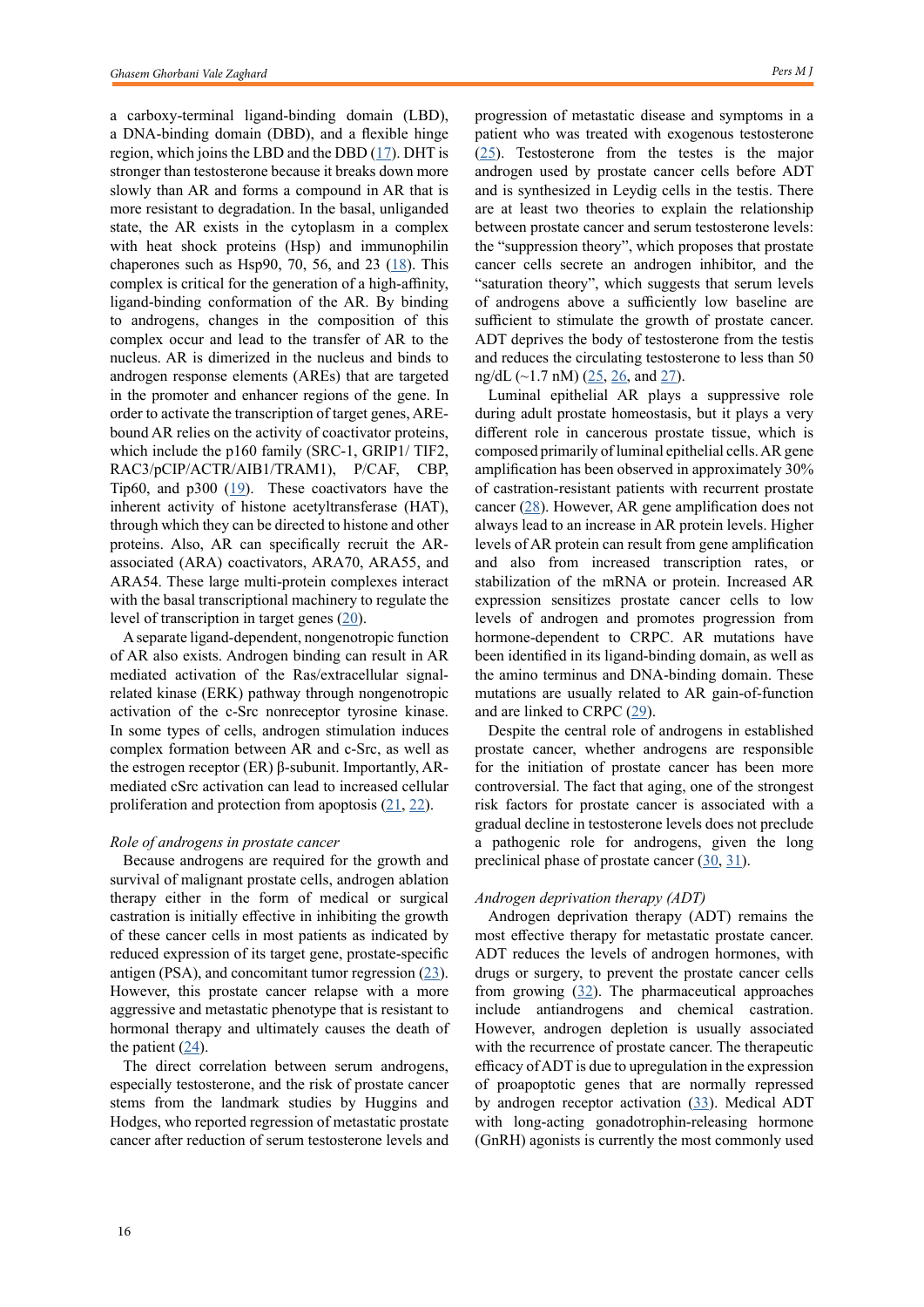ADT as they are considered to be equally effective in reducing testosterone levels as orchiectomy, with less psychological effect. An interesting feature of CRPC is that, despite low levels of systemic androgen after castration, active AR signaling is maintained in these recurrent prostate cancers. AR amplification/ overexpression has been suggested by many studies as one of the mechanisms leading to ADT failure. Newer androgen-based therapies include abiraterone acetate, an inhibitor of cytochrome P-450 17A1 (CYP17A1), a key enzyme in androgen biosynthesis which is expressed at extra-gonadal sites  $(34)$  $(34)$ .

ADT is well established to have important clinical benefits, including improvement in survival, when used in the appropriate clinical context. ADT has long been the standard treatment option for metastatic disease and is mandatory in symptomatic patients because it reduces disease-associated morbidity and improves the quality of life, and innovative androgen-based therapy improves survival ([35\)](Evans AJ. Treatment effects in prostate cancer. Modern Pathology. 2018 Jan;31(1):110-21.
).

## **CONCLUSION**

Prostate cancer afflicts patients mentally and physically, even though it is not lethal in most patients. Numerous studies have defined the importance of the androgen/AR signaling axis in prostate development, homeostasis, and established prostate cancers [\(36](Dai C, Heemers H, Sharifi N. Androgen signaling in prostate cancer. Cold Spring Harbor perspectives in medicine. 2017 Sep 1;7(9):a030452.
)). Many clinical trials and animal studies support the hypothesis that age-related decline in androgen levels is positively associated with the initiation of human prostate cancer; however, few studies have focused on deciphering the mechanism(s) that underlie this association. The hope is that these ongoing efforts will translate into greater precision in AR targeting and novel therapeutic options in the near future for men with prostate cancer  $(37)$  $(37)$ .

#### **REFERENCES**

- 1.Toivanen R, Shen MM. Prostate organogenesis: tissue induction, hormonal regulation and cell type specification. Development. 2017 Apr 15;144(8):1382-98.McNeal JE. Normal and pathologic anatomy of prostate. Urology. 1981;17:11-6.
- 2.Pernar CH, Ebot EM, Wilson KM, Mucci LA. The epidemiology of prostate cancer. Cold Spring Harbor perspectives in medicine. 2018 Dec 1;8(12):a030361.
- 3.Tafuri A, Porcaro AB, Shakir A, Migliorini F, Verratti V, Brunelli M, Cerruto MA, Antonelli A. Serum testosterone and obesity in prostate cancer biology: a call for health promotion in the ageing male. Aging Clinical and Experimental Research. 2021 May;33(5):1399-401.
- 4.H Lajis N, Abas F, Othman I, Naidu R. Mechanism of anti-cancer activity of curcumin on androgen-dependent and androgenindependent prostate cancer. Nutrients. 2020 Mar;12(3):679.
- 5.Chatterjee P, Schweizer MT, Lucas JM, Coleman I, Nyquist MD, Frank SB, Tharakan R, Mostaghel E, Luo J, Pritchard CC, Lam HM. Supraphysiological androgens suppress prostate cancer growth through androgen receptor–mediated DNA damage. The Journal of clinical investigation. 2019 Oct 1;129(10):4245-60.
- 6.Fujita K, Nonomura N. Role of androgen receptor in prostate cancer: a review. The world journal of men's health. 2019 Sep 1;37(3):288-95.
- 7.Ghashghaei M, Paliouras M, Heravi M, Bekerat H, Trifiro M, Niazi TM, Muanza T. Enhanced radiosensitization of enzalutamide via schedule dependent administration to androgen‐sensitive prostate cancer cells. The Prostate. 2018 Jan;78(1):64-75.
- 8.Pierorazio PM, Ferrucci L, Kettermann A, Longo DL, Metter EJ, Carter HB. Serum testosterone is associated with aggressive prostate cancer in older men: results from the Baltimore Longitudinal Study of Aging. BJU international. 2010 Mar:105(6):824.
- 9.Kalra R, Bhagyaraj E, Tiwari D, Nanduri R, Chacko AP, Jain M, Mahajan S, Khatri N, Gupta P. AIRE promotes androgenindependent prostate cancer by directly regulating IL-6 and modulating tumor microenvironment. Oncogenesis. 2018 May  $25;7(5):1-5.$
- 10.Zhang C, Li P, Wen Y, Feng G, Liu Y, Zhang Y, Xu Y, Zhang Z. The promotion on cell growth of androgen-dependent prostate cancer by antimony via mimicking androgen activity. Toxicology letters. 2018 May 15;288:136-42.
- 11.Lombardi AP, Vicente CM, Porto CS. Estrogen receptors promote migration, invasion and colony formation of the androgenindependent prostate cancer cells PC-3 through β-catenin pathway. Frontiers in Endocrinology. 2020 Apr 9;11:184.
- 12.Berchuck JE, Viscuse PV, Beltran H, Aparicio A. Clinical considerations for the management of androgen indifferent prostate cancer. Prostate cancer and prostatic diseases. 2021 Sep;24(3):623-37.
- 13.Lamb DJ, Weigel NL, Marcell M. Androgen receptors and their biology.
- 14.Bakouny Z, Yekedüz E, Braun DA, Berchuck JE, Hirsch L, Utkan G, Lee Y, Trinh QD, Choueiri TK, Ürün Y. Neurotoxicities of novel non-steroidal anti-androgens for prostate cancer: A systematic review and meta-analysis. Critical reviews in oncology/hematology. 2021 Oct 1;166:103463.
- 15.A.H. Davies, H. Beltran, A. Zoubeidi, Cellular plasticity and the neuroendocrine phenotype in prostate cancer, Nat. Rev. Urol. 15 (2018) 271–286.
- 16.Hou Z, Huang S, Li Z. Androgens in prostate cancer: A tale that never ends. Cancer Letters. 2021 Sep 28;516:1-2.
- 17.Bakouny Z, Yekedüz E, Braun DA, Berchuck JE, Hirsch L, Utkan G, Lee Y, Trinh QD, Choueiri TK, Ürün Y. Neurotoxicities of novel non-steroidal anti-androgens for prostate cancer: A systematic review and meta-analysis. Critical reviews in oncology/hematology. 2021 Oct 1;166:103463.
- 18.Hao L, Dong Y, Zhang JJ, He HG, Chen JG, Zhang SQ, Zhang QJ, Wu W, Han CH, Shi ZD. Melatonin decreases androgen-sensitive prostate cancer growth by suppressing SENP1 expression. Translational Andrology and Urology. 2022 Jan;11(1):91.
- 19.Castoria G, Lombardi M, Barone MV, Bilancio A, Di Domenico M, Bottero D, Vitale F, Migliaccio A, Auricchio F. Androgenstimulated DNA synthesis and cytoskeletal changes in fibroblasts by a nontranscriptional receptor action. The Journal of cell biology. 2003 May 12;161(3):547-56.
- 20.Rao A, Moka N, Hamstra DA, Ryan CJ. Co-Inhibition of Androgen Receptor and PARP as a Novel Treatment Paradigm in Prostate Cancer—Where Are We Now?. Cancers. 2022 Feb 4;14(3):801.
- 21.Anjaly K, Tiku AB. Caffeic acid phenethyl ester induces radiosensitization via inhibition of DNA damage repair in androgen‐independent prostate cancer cells. Environmental Toxicology. 2022 Jan 10.
- 22.Scher HI, Fizazi K, Saad F, Taplin ME, Sternberg CN, Miller K, De Wit R, Mulders P, Chi KN, Shore ND, Armstrong AJ. Increased survival with enzalutamide in prostate cancer after chemotherapy. New England Journal of Medicine. 2012 Sep 27;367(13):1187-97.
- 23.Lu Y, Zhang Z, Yu H, Zheng SL, Isaacs WB, Xu J, Sun J. Functional annotation of risk loci identified through genome‐wide association studies for prostate cancer. The Prostate. 2011 Jun 15;71(9):955-63.
- 24.Ewing CM, Ray AM, Lange EM, Zuhlke KA, Robbins CM, Tembe WD, Wiley KE, Isaacs SD, Johng D, Wang Y, Bizon C.